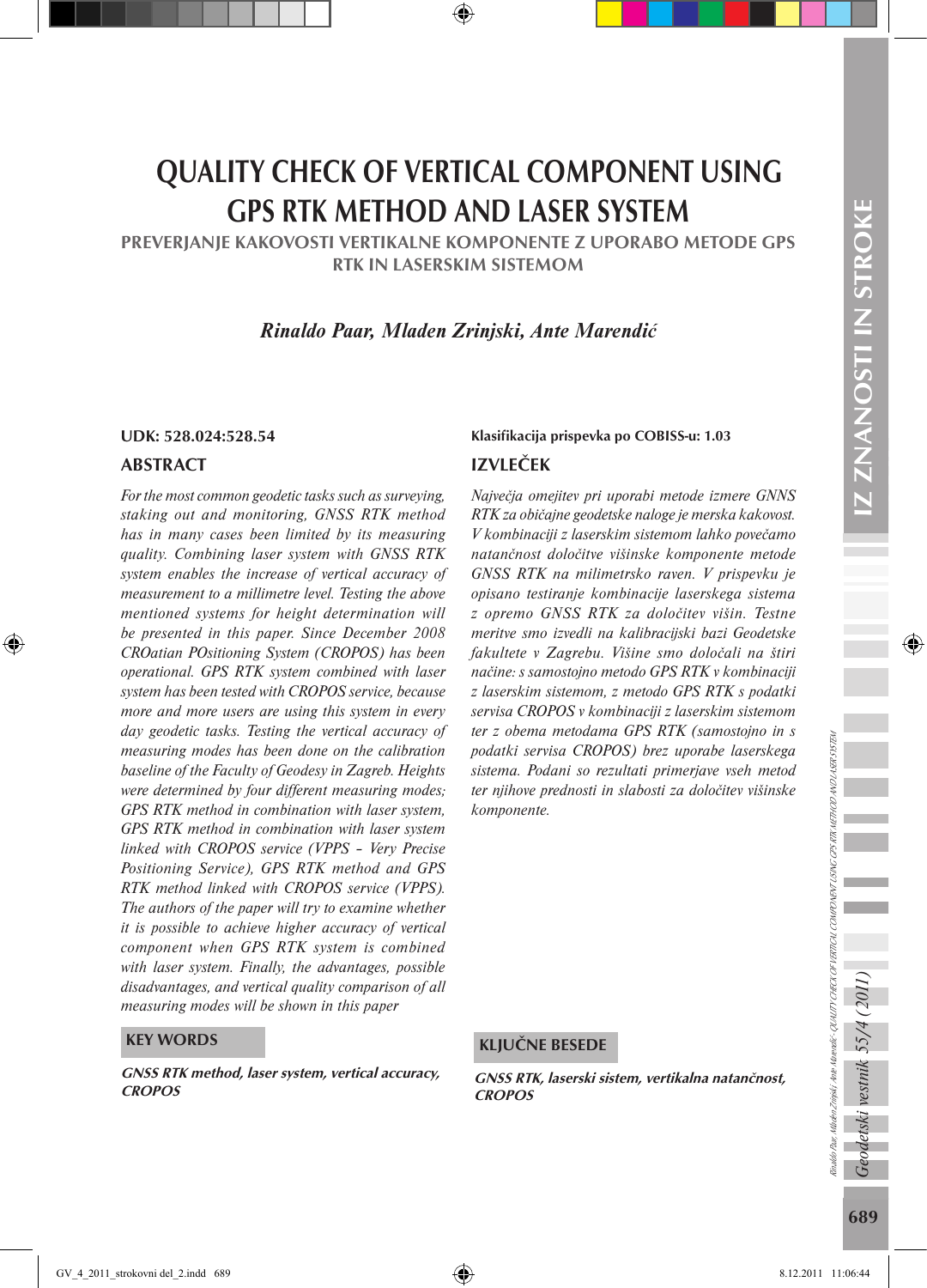### 1 INTRODUCTION

Modern rapid development of science and technology is affecting also the geodetic profession. The development is affecting measuring equipment as well as the methods of collecting, processing and managing the data. Under the influence of development the demands of users are also increasing. The quality of requested data must meet the highest expectations. The most important part of measuring information, apart from the measurement result, is the quality of that result. The quality of data is the basic characteristic according to which users pick them up for their needs.

The usage of GNSS RTK method for surveying, staking out and monitoring was in many cases limited by system accuracy, especially in vertical component. The highest achievable accuracy is in centimetre level. Classical height determination methods allow the highest accuracy. By using trigonometric levelling method (using electronic tacheometer), it is possible to achieve subcentimetre accuracy, and differential levelling method (using level with parallel plate micrometer) enables the achievement of submillimetre accuracy. The Topcon manufacturer claims that combining LazerZoneTM system with GNSS RTK HiPer Pro system provides the increase of the accuracy of height determination from centimetre to millimetre level. By increasing the vertical accuracy of GNSS RTK measurements, the usage of GNSS RTK method in every day geodetic tasks could be expanded. The authors of this paper have tried to examine whether is it possible to increase vertical accuracy of standard GNSS RTK system by combining it with laser systems.

The testing of measuring methods has been done at the calibration baseline of Faculty of Geodesy in Zagreb. The first eight pillars of the calibration baseline, stabilized at the distances from 0 to 300 meters were used. The distance of 300 meters was defined due to a working range of LazerZoneTM system. The heights of the baseline pillars were determined by four different measuring RTK modes. Measuring interval in all tests was set to 30 seconds with 1 second sampling rate. The height of each pillar was measured using 30 registrations. The results of height comparison, analysis of vertical accuracy and precision of measuring methods are presented in this paper. The statistical tests were used to examine whether there are significant differences between achieved precision of tested measuring modes.

### 2 HEIGHT DETERMINATION USING GPS RTK METHOD AND LASER SYSTEM

New technology called Topcon *LazerZone™* allows height determination and staking out height differences with millimetre accuracy according to the manufacturer (URL 1). System can only be used in combination with Topcon GNSS RTK HiPer Pro systems. That integrated system comprises of GNSS RTK system and LazerZone<sup>TM</sup> system. LazerZone<sup>TM</sup> system comprises of laser transmitter PZL-1 (Positioning Zone Laser) and laser sensor PZS-1 (Positioning Zone Sensor for mobile rover applications).

### 2.1 GNSS RTK Hiper Pro system

Topcon GNSS RTK HiPer Pro system was one of the first systems which allowed the simultaneous

Rinaldo Paar, Mladen Zrinjski, Ante Marendić - QUALITY CHECK OF VERTICAL COMPONENT USING GPS RTK METHOD AND LASER SYSTEM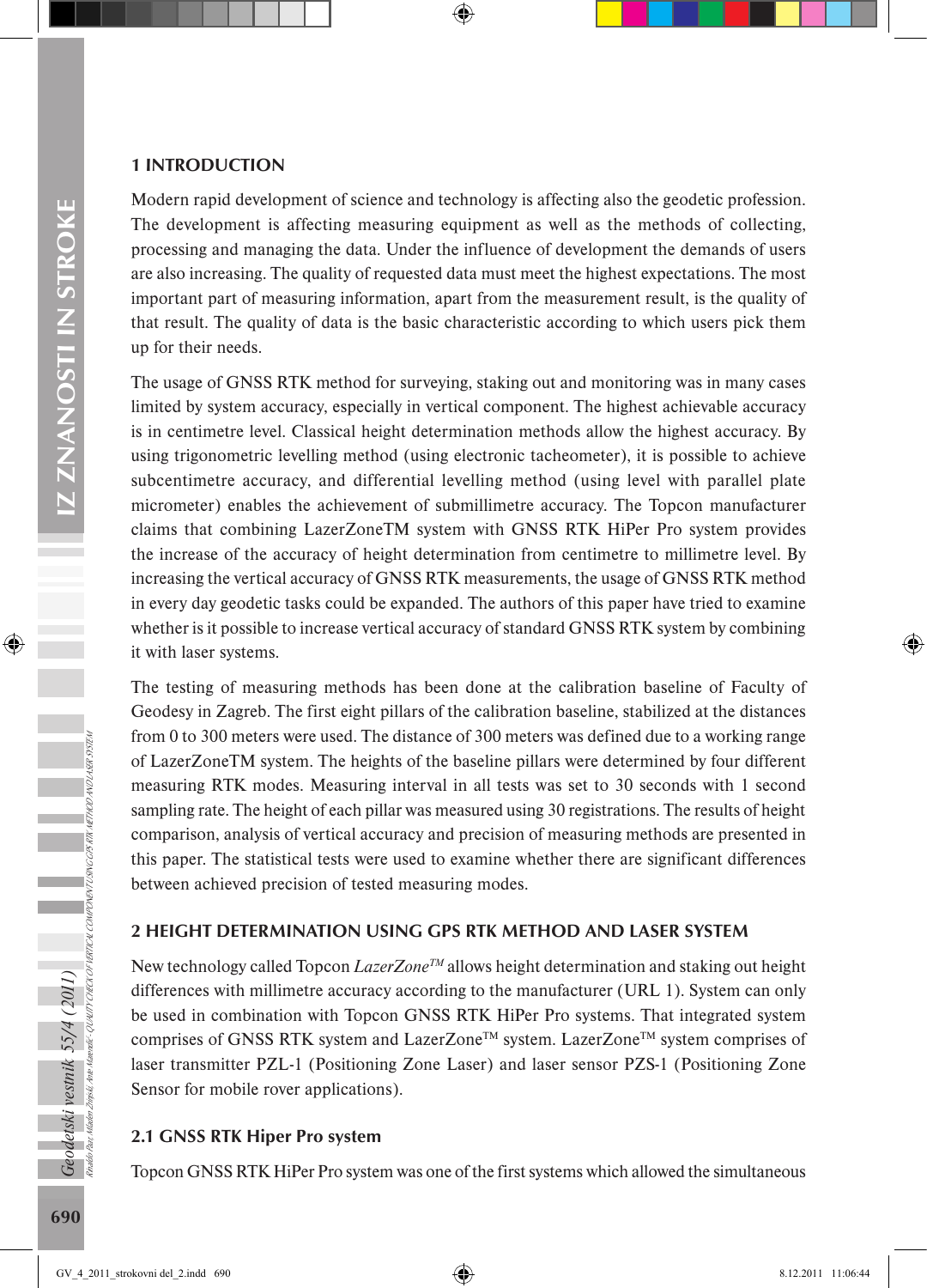IZ ZNANOSTI IN STROKE 691*Geodetski vestnik 55/4 (2011)* IZ ZNANOSTI IN STROKE

usage of NAVSTAR GPS satellites and GLONASS satellites. GPS plus GLONASS systems allow the usage of 31 NAVSTAR GPS satellites and 22 GLONASS satellite (20. 03. 2011, URL 6), centimetre accuracy in RTK mode of measuring, and better satellite coverage of Earth within 24 hours. More satellites mean higher accuracy, more places to work at, and shorter time used for the first fix (initialization), (for new receivers it is about 15 s).

The accuracy of Hiper Pro RTK system is 10 mm  $+$  1 ppm in horizontal plane and 15 mm  $+$  1 ppm in vertical plane (Topcon, 2006). Other technical characteristics and specifications of the Hiper Pro system can be found on Topcon (2006) and URL 3. The components of the GNSS RTK system are shown on Fig. 1





LazerZone<sup>TM</sup> system combined with GNSS RTK HiPer Pro system will be shown in the following chapter.

# 2.2 Topcon LazerZone™ system

The parts of the Topcon LazerZone<sup>TM</sup> system are PZL-1 transmitter (Fig. 2a) and PZS-1 sensor (Fig. 2b). The system operates in the following manner. GNSS reference receiver (i.e. base receiver) is placed on the known point (Croatian Terrestrial Reference System/Transverse Mercator – HTRS/TM and normal-orthometric heights) and transmits differential corrections by radio or GSM connection to GNSS rover receiver under which PZS-1 laser sensor is placed (Fig. 2b). PZS-1 laser sensor is connected by RS-232C connection with GNSS rover receiver. PZS-1 laser sensor receives laser signal from PZL-1 laser transmitter which is also placed on the known point (the point with known normal-orthometric height – using Croatian Reference Geoid – HRG2009; Bašić, 2009). Through the controller of GNSS RTK HiPer Pro system, all components are connected and coordinated. PZS-1 laser sensor detects laser beam from PZL-1 laser transmitter and immediately calculates the height difference with the accuracy of 2.5 mm/50 m. Height differences are calculated by system controller in real time with millimetre

Geodetski vestnik 55/4

Rinaldo Paar, Mladen Zrinjski, Ante Marendić - QUALITY CHECK OF VERTICAL COMPONENT USING GPS RTK METHOD AND LASER SYSTEM

Rinado Paar, Manden Zinjski, Ante Manendić-QUALITY CHECK OF VERTICAL COMPONENT USING GPS RTK METHOD AND LASER 9197EM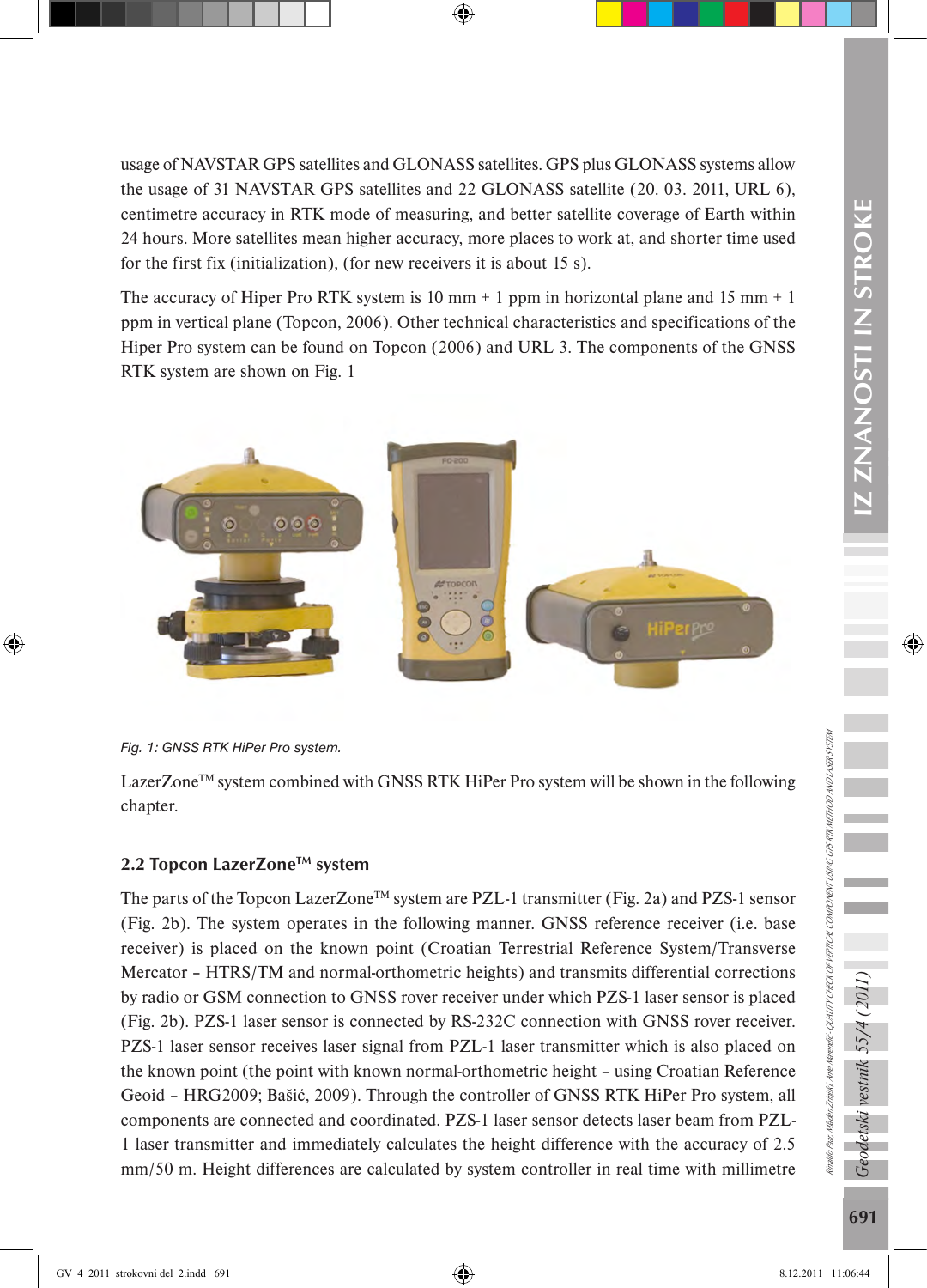accuracy with regard to laser transmitter. PZL-1 laser transmitter is not a regular horizontal or graded plane laser that transmits a narrow beam in horizontal or tilted plane, instead it transmits a "wide beam" laser signal with the width of 10 meters in radius of 300 meters. This way, PZS-1 laser sensor calculates the height differences with regard to PZL-1 laser transmitter. Technical characteristics and specifications of the LazerZone<sup>TM</sup> system can be found on URL-1.



*Fig. 2: (a) PZL-1 laser transmitter and (b) PZS-1 sensor connected to GNSS rover receiver.*

An unlimited number of GPS receivers in RTK measuring method can operate within the range of one transmitter simultaneously. One laser sensor can distinguish signals from four different transmitters, enabling the coverage of the working area of almost 2.4 km (transmitter has the working radius of 300 m, e.g. diameter of 600 m, so four transmitters cover the working area of 2.4 km), and the vertical working area of around 40 m (transmitter transmits a laser signal in the range of 10 m in vertical plane, so four transmitters cover 40 m) (Fig. 3). The laser sensor that is fixed under the rover receiver of GNSS RTK HiPer Pro system, can move within the working range of one laser transmitter to the other, without any additional interventions (new initialization) by the user. In the moment when the sensor detects laser signal from laser transmitter, the height is determined from GNSS and laser measurements.



*Fig. 3: Horizontal and vertical laser transmitter working range (URL 1).*

Geodetski vestnik 55/4 (2011)<br><sub>Raiko har MakerZenski me Mareni</sub>k ovumcregoor

Rinaldo Paar, Mladen Zrinjski, Ante Marendić - QUALITY CHECK OF VERTICAL COMPONENT USING GPS RTK METHOD AND LASER SYSTEM

Taijski Ante Marendić-QUALITY CHECK OF VERTICAL COMPONENT USING GPS RTK METHOD AND LASER 91STEM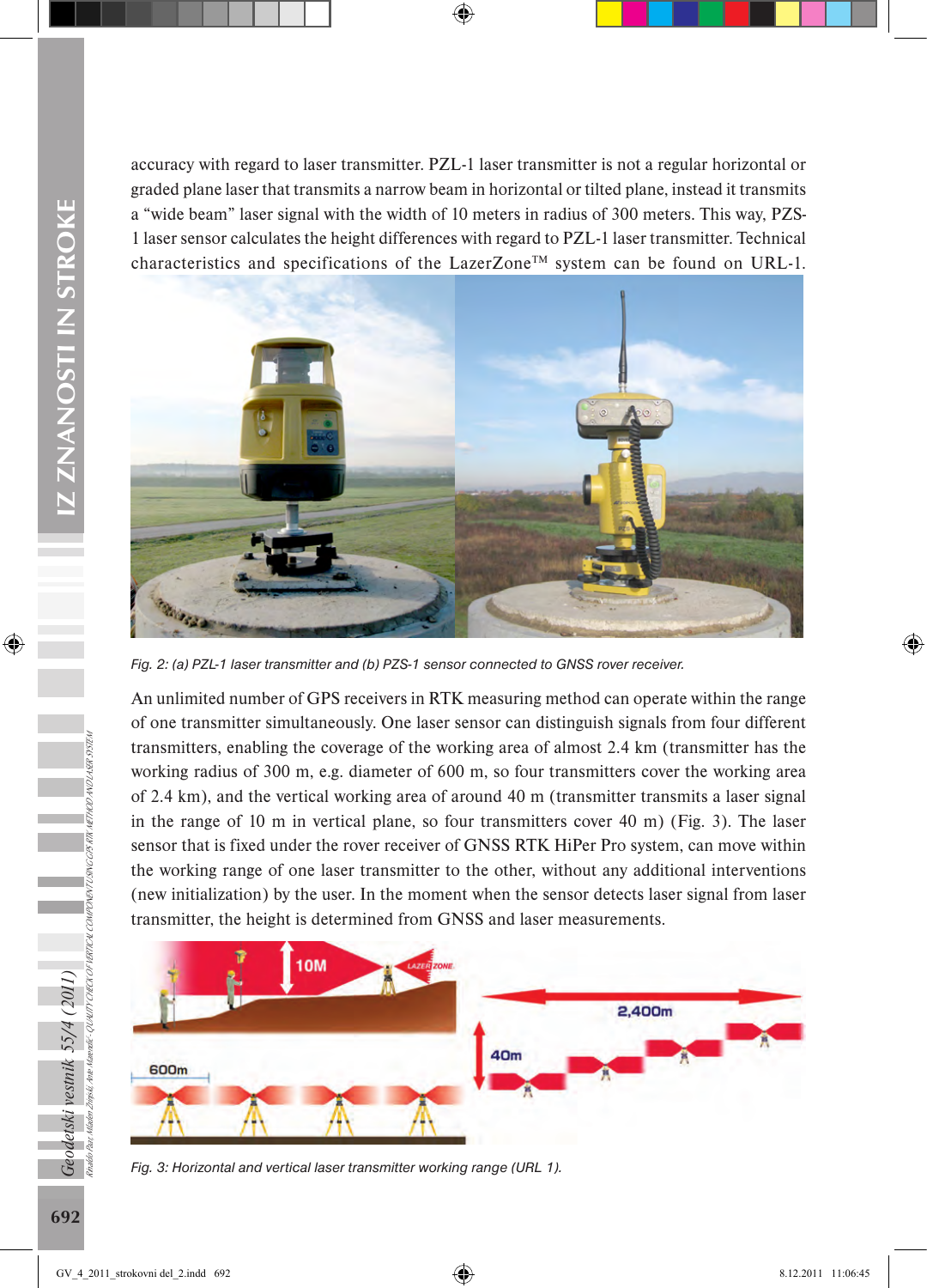# 2.2.1 Application in engineering geodesy

The above described system can be implemented in construction machine managing and navigation (Fig. 4a, 4b). Tight horizontal and especially vertical tolerances are required from building machinery during construction works.



*Fig. 4: (a, b) LazerZone™ system in workout, and (c) PZS-MC sensor (URL 1; URL 2).* 

For the projects where millimetre height accuracy was required, GNSS RTK method could not be used in navigation because of insufficient accuracy in height determination. The mounting of PZS-MC sensor (Positioning Zone Sensor for Machine Control applications) (Fig. 4c) with GNSS RTK receivers on different construction machines (pavers, graders, bulldozers and other machines) can improve the accuracy of height determination to millimetre level, and the system then becomes suitable for almost every job on construction site.

LaserZoneTM system, except in managing and navigation of construction machines, can be implemented in everyday geodetic tasks of surveying, staking out and monitoring. GNSS equipment, due to its many advantages, has become indispensable in deformation monitoring projects. For deformation monitoring projects that are characterized by millimetre displacements, GNSS RTK method in combination with laser system can be applied if it is possible to achieve millimetre vertical accuracy with that system. In the following chapter the accuracy testing will be shown and according to the obtained results, the assessment of the possibility to apply this system will be done.

# 3 CROPOS

The application of satellite methods in the Republic of Croatia has been improved after the establishment of CROPOS (CROatian POsitioning System) on December 9, 2008. CROPOS consists of 30 GNSS permanent stations at the mutual distance of 70-100 km, distributed to cover the entire area of the Republic of Croatia. The system mentioned above has been tested with CROPOS also, because more and more users are using this system every day. CROPOS supports three services (URL 4):

- Differential Positioning Service (DPS) – differential positioning service in real time that has the accuracy of less than 1 m (from  $\pm 0.3$  to  $\pm 0.5$  m). It is applied in: geoinformation systems, Rinaldo Paar, Mladen Zrinjski, Ante Marendić - QUALITY CHECK OF VERTICAL COMPONENT USING GPS RTK METHOD AND LASER SYSTEM

Ynaklo Paar, Maaden Zinijski, Ante Marenalić - QUALITY CHECK OF VERTICAL COMPONENT LORS R7K METHOD AND LASER 915TEM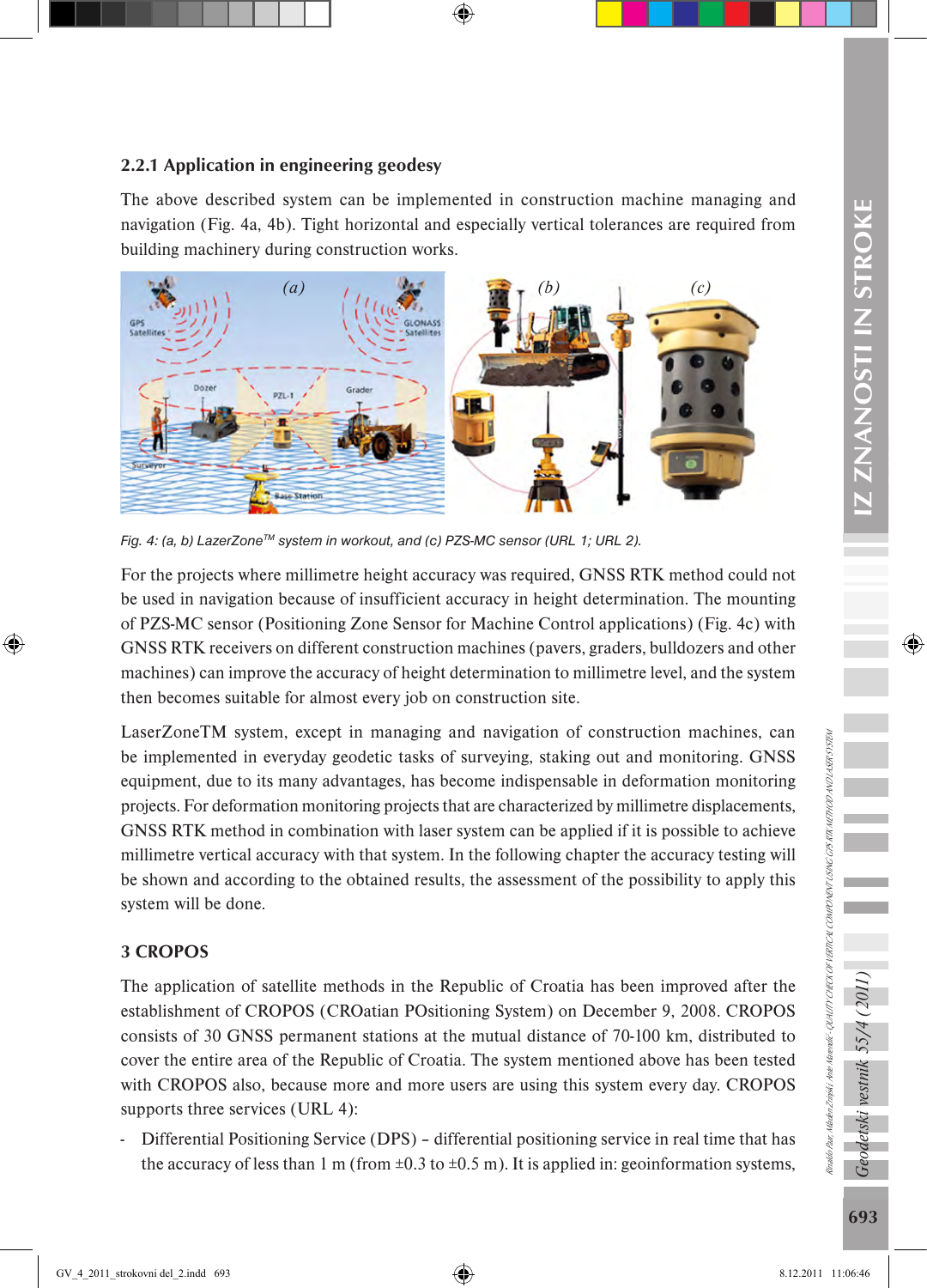navigation, traffic management, environmental protection, agriculture and forestry.

- Very Precise Positioning Service (VPPS) high precision positioning service in real time that provides the accuracy of  $\pm 2$  cm (2D) and  $\pm 4$  cm (3D). It is applied in: geodetic surveying, cadastre, engineering geodesy, surveying the state borders, aerial photogrammetry and hydrography.
- Geodetic Precision Positioning Service (GPPS) geodetic precision positioning service that provides subcentimeter accuracy (horizontal and vertical) with post-processing. It is applied in: the establishment of geodetic basis, geodetic networks for special purposes, reference systems, scientific and geodynamic studies.

Measurement methods and the determination of coordinates (Croatian Terrestrial Reference System/Transverse Mercator – HTRS/TM and normal-orthometric heights) were significantly changed after the establishment of CROPOS network (Rezo and Bačić, 2009). When we use conventional GNSS methods depending on the method of surveying (RTK or static), we must use two or more GNSS receivers. When we use CROPOS in our work, only one GNSS receiver is needed for the determination of the position of unknown point (RTK or static).

For the purpose of establishing a new geodetic base with static GNSS surveying method, there is no need to put GNSS devices on known points the number of which depends on the dimension of the network (1D, 2D, 3D). CROPOS generates RINEX file for virtual reference station (VRS) by means of GPPS service. In this way the position of unknown points can be determined from the cross-section between VRS stations and unknown stations. Fig. 5 shows GNSS RTK HiPer Pro system connected with PZS-1 sensor, and equipped with modem for CROPOS. For this measuring mode we need additional point with known normal-orthometric height for laser transmitter station.



*Fig. 5: GNSS RTK HiPer Pro with PZS-1 sensor and modem for CROPOS.*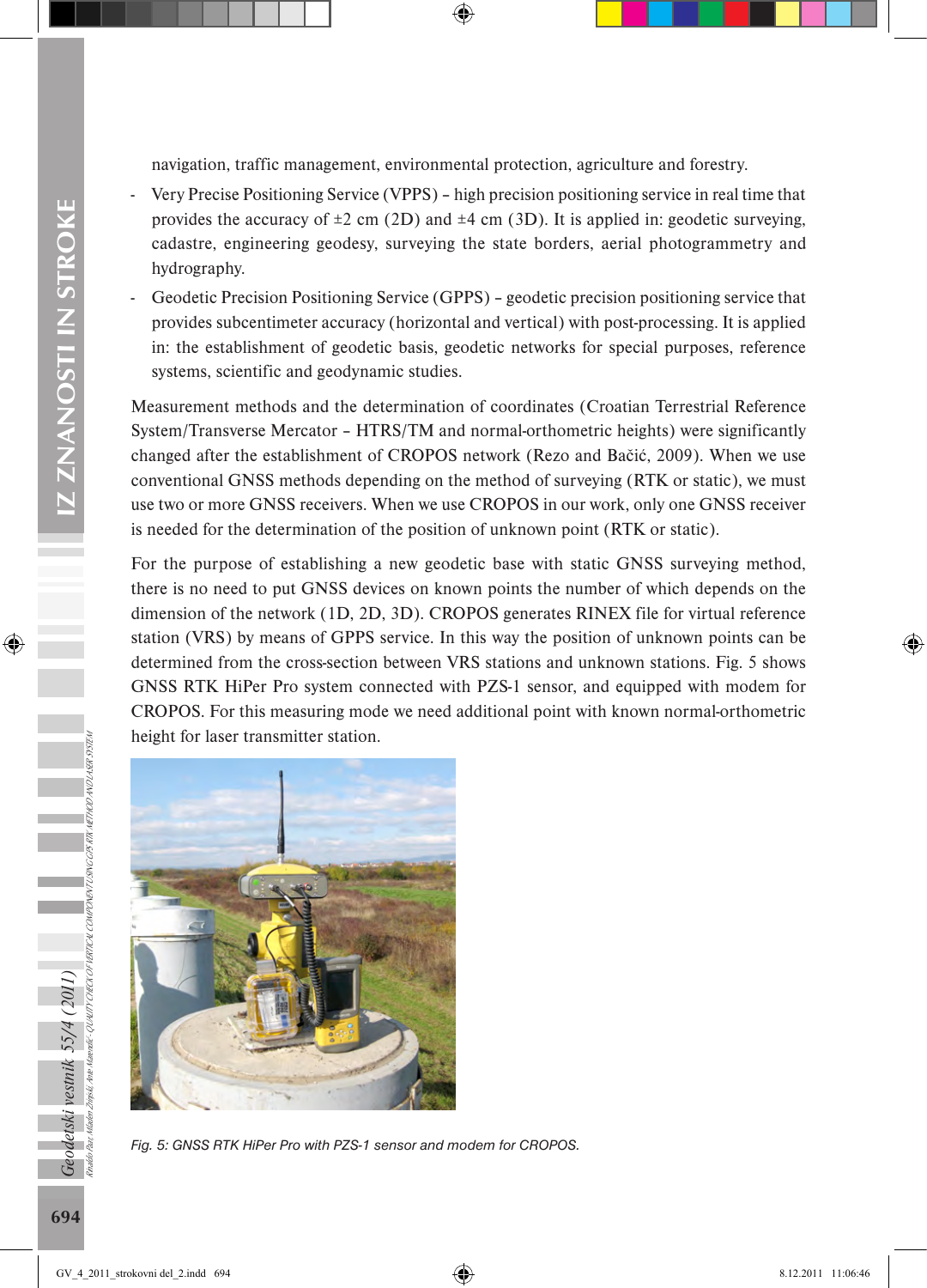## 4 QUALITY COMPARISON OF FOUR MEASURING RTK MODES

To test the quality of height determination using GPS RTK method and laser system, the calibration baseline of the Faculty of Geodesy in Donja Lomnica near Zagreb (Fig. 6) has been selected. The calibration baseline has been built in 1982 (Solarić et al., 1992).

The calibration baseline consists of 25 concrete pillars with force centering device, and maximum distance of 3100 m. The calibration baseline was initially designed to test electro-optical distance meters (EDM), distances, periodical error, zero correction, scale error (phase inhomogeneities) and cyclic error (Solarić et al., 1992; Zrinjski, 2010).



*Fig. 6: Calibration baseline of the Faculty of Geodesy in Zagreb (Zrinjski, 2010).*

### 4.1 Analysis of measurements

The aim of the testing was to define the acceptability of the measuring modes for different engineering geodetic tasks. The testing of the measuring modes was done at the calibration baseline of the Faculty of Geodesy in Zagreb. There were the first eight pillars of the calibration baseline, stabilized at the distances from 0 to 300 meters used. The distance of 300 meters was defined due to a working range of LazerZone™ system.

Pillar No. 0 was chosen as a base point for GNSS reference receiver, and pillar No. 1 was chosen as a base point for laser transmitter. The pillar No. 1 is placed at the distance of 2.5 m from the pillar No. 0. On the other six pillars stabilized at the distances at 20, 40, 70, 100, 200 and 300 meters from pillar 0, the heights were determined by four different measuring modes:

- Mode 1: GPS RTK method in combination with LazerZone™ system,
- Mode 2: GPS RTK method in combination with LazerZone™ system linked to CROPOS service – VPPS,

Rinaldo Paar, Mladen Zrinjski, Ante Marendić - QUALITY CHECK OF VERTICAL COMPONENT USING GPS RTK METHOD AND LASER SYSTEM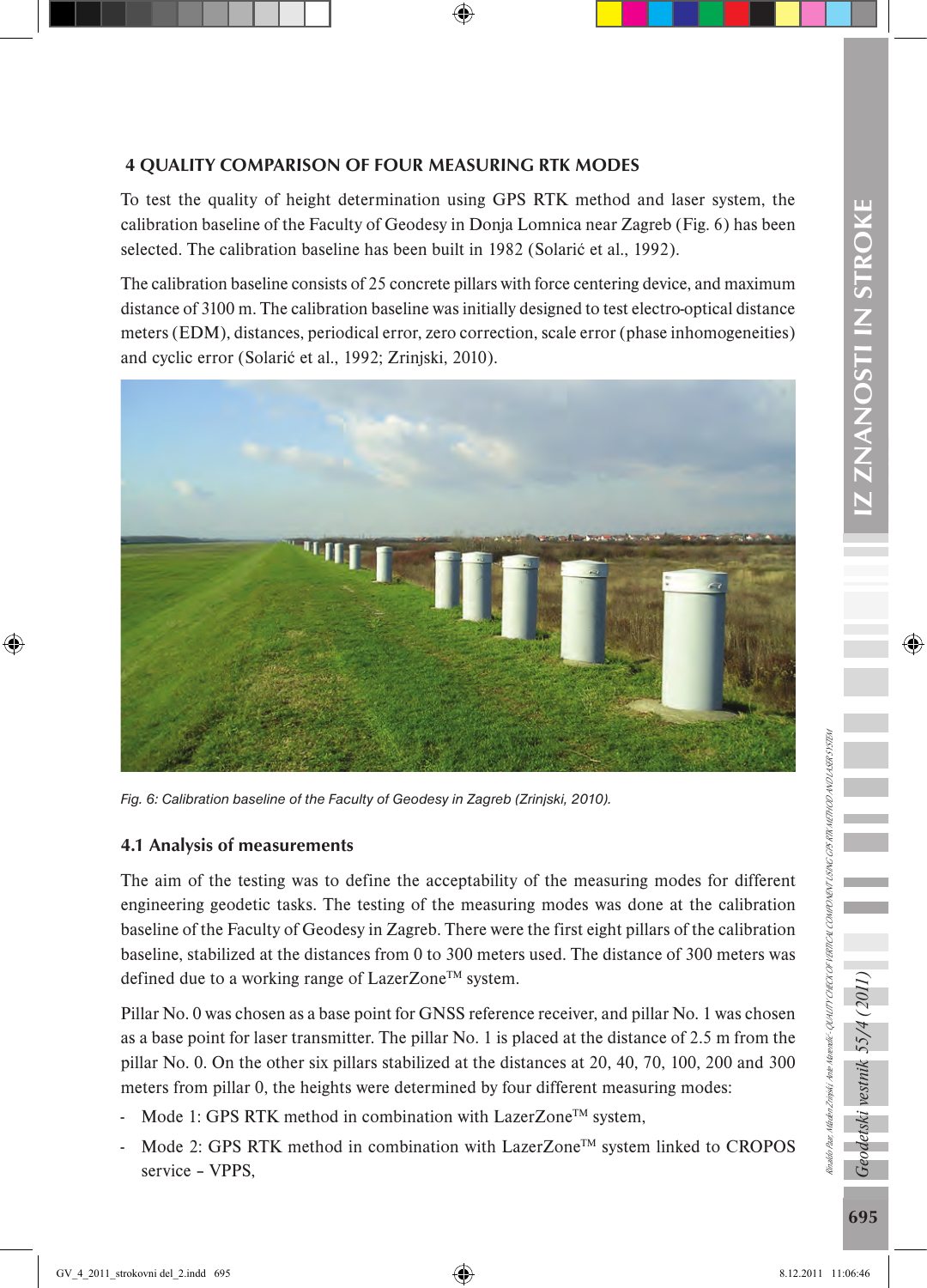- Mode 3: GPS RTK method and
- Mode 4: GPS RTK method linked to CROPOS service VPPS.

The heights of the pillars were determined before testing by means of precise differential levelling method – using level Leica NA2 with parallel plate micrometer (Zrinjski, 2010). With level Leica NA2, the standard deviation of 0.3 mm per 1 km double-run levelling is achievable (Benčić and Solarić, 2008; URL 5). Due to its achievable accuracy, the heights of the pillars determined by means of differential levelling method were taken as a reference. The heights determined by all four measuring RTK modes were compared with the reference heights. Measuring interval in all tests was set to 30 seconds with 1 second sampling rate. The height of each pillar was measured using 30 registrations. Table 1 shows achieved results.

| <b>Distance</b> | Ref.<br>Height | Mode 1  |            | Mode 2            |            | Mode 3  |            | Mode 4  |            |
|-----------------|----------------|---------|------------|-------------------|------------|---------|------------|---------|------------|
| [m]             |                | [m]     |            | $\lceil m \rceil$ |            | [m]     |            | [m]     |            |
|                 | $H$ [m]        | H       | $\Delta h$ | H                 | $\Delta h$ | H       | $\Delta h$ | H       | $\Delta h$ |
| 20              | 114.6578       | 114.659 | 0.001      | 114.657           | $-0.001$   | 114.661 | 0.003      | 114.671 | 0.013      |
| 40              | 114.6786       | 114.680 | 0.001      | 114.681           | 0.002      | 114.673 | $-0.006$   | 114.689 | 0.010      |
| 70              | 114.7008       | 114.702 | 0.001      | 114.698           | $-0.003$   | 114.697 | $-0.004$   | 114.707 | 0.006      |
| 100             | 114.7183       | 114.716 | $-0.002$   | 114.713           | $-0.005$   | 114.721 | 0.003      | 114.733 | 0.015      |
| 200             | 114.7865       | 114.784 | $-0.003$   | 114.782           | $-0.005$   | 114.793 | 0.006      | 114.800 | 0.013      |
| 300             | 114.8515       | 114.847 | $-0.005$   | 114.859           | 0.007      | 114.848 | $-0.004$   | 114.843 | $-0.009$   |

*Table 1: Measured pillar heights (arithmetic mean of 30 registrations on every point).*

From the results shown in Table 1 we can see that the best coincidence with the reference heights was achieved using mode 1. The largest differences from reference heights were achieved using mode 4. The heights determined using mode 3 and mode 2 have nearly the same level of coincidence with the reference heights. Graphical presentation of achieved results is shown on Fig. 7.





Rinaldo Paar, Mladen Zrinjski, Ante Marendić - QUALITY CHECK OF VERTICAL COMPONENT USING GPS RTK METHOD AND LASER SYSTEM

Geodetski vestnik 55/4 (2011)<br><sub>Raiko har Materizaisi me naenik - Quun crecco</sub>

raté - QUALITY CHECK OF VERTICAL COMPONENT USING GPS RTK METHOD AND LASER SYSTEM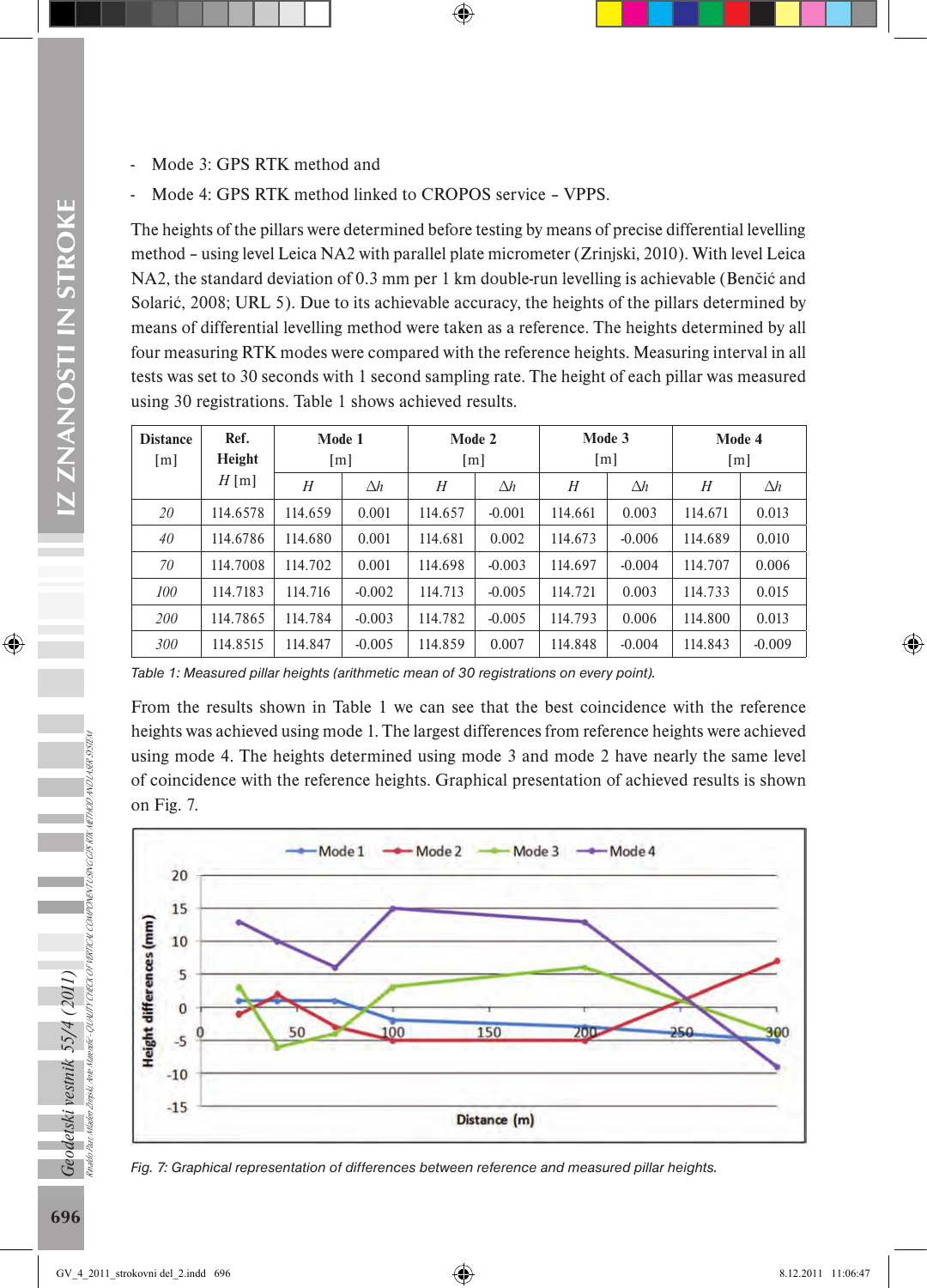### 4.2 Comparison of the precision and accuracy of tested methods

The quality of the achieved results can be expressed by means of precision and accuracy. In statistics, the precision characterizes the degree of mutual agreement among a series of individual measurements, and indicates spreading or dispersion of random errors (Paar et al., 2009). The accuracy presents the measurement coincidence with the true or agreed value determined by the most precise and accurate method.

The precision is expressed by means of standard deviation of measurement (s) and the accuracy is expressed by means of the root mean square error (m). The values (expressions) s and m are computed (Feil, 1989; Rožić, 2007; Zrinjski, 2010):

$$
s = \sqrt{\frac{\sum_{i=1}^{n} (\overline{H} - H_i)^2}{n-1}} \qquad m = \sqrt{\frac{\sum_{i=1}^{n} (H_{ref} - H_i)^2}{n}} \qquad (1)
$$

where:

 $\overline{H}$  – calculated arithmetic mean of 30 registrations,

*H<sub>i</sub>* – each height measurement of point (pillar),

 $H_{ref}$  – reference heights of pillars determined by precise differential levelling,

*n* – number of measurements.

For all measuring modes described in this paper, standard deviation of measurements and root mean square error were calculated. The results are shown in Table 2.

| <b>Distance</b><br>[m] | Mode 1<br>$\lceil mm \rceil$ |     | Mode 2<br>$\lceil mm \rceil$ |     | Mode 3<br>$\lceil$ mm $\rceil$ |     | Mode 4<br>[mm] |      |
|------------------------|------------------------------|-----|------------------------------|-----|--------------------------------|-----|----------------|------|
|                        | $\boldsymbol{S}$             | m   | S                            | m   | S                              | m   | S              | m    |
| 20                     | 0.2                          | 0.3 | 0.5                          | 1.3 | 3.3                            | 3.8 | 6.0            | 14.1 |
| 40                     | 0.4                          | 1.1 | 0.7                          | 2.3 | 2.9                            | 5.8 | 4.2            | 11.3 |
| 70                     | 0.7                          | 0.9 | 1.7                          | 3.1 | 3.8                            | 4.7 | 4.8            | 7.1  |
| 100                    | 1.1                          | 1.3 | 2.2                          | 6.2 | 3.0                            | 4.3 | 6.0            | 17.1 |
| 200                    | 2.2                          | 3.8 | 5.0                          | 6.8 | 2.7                            | 6.3 | 5.3            | 15.6 |
| 300                    | 3.4                          | 5.5 | 6.5                          | 8.8 | 3.3                            | 5.3 | 6.3            | 10.4 |

*Table 2: Standard deviation of measurements and root mean square error.*

The results and analysis of quality show that the best results in these tests were obtained using mode 1. Much better results were especially noticed for the measuring distances up to 200 meters. Better results were also obtained using mode 2 in comparison with the results obtained by using mode 4. Slightly inferior results were obtained using laser system for distances nearby 300 meters representing the working area boundaries of the system. Standard deviations of measurement for all measuring modes are shown on Fig. 8.

Rinaldo Paar, Mladen Zrinjski, Ante Marendić - QUALITY CHECK OF VERTICAL COMPONENT USING GPS RTK METHOD AND LASER SYSTEM

inalo Pau, Maden Zinjski, Ane Mareadić-QUALITY CHECK OF VERTICAL COMPONENT USING GPS RTK METHOD AND USER SYSTEM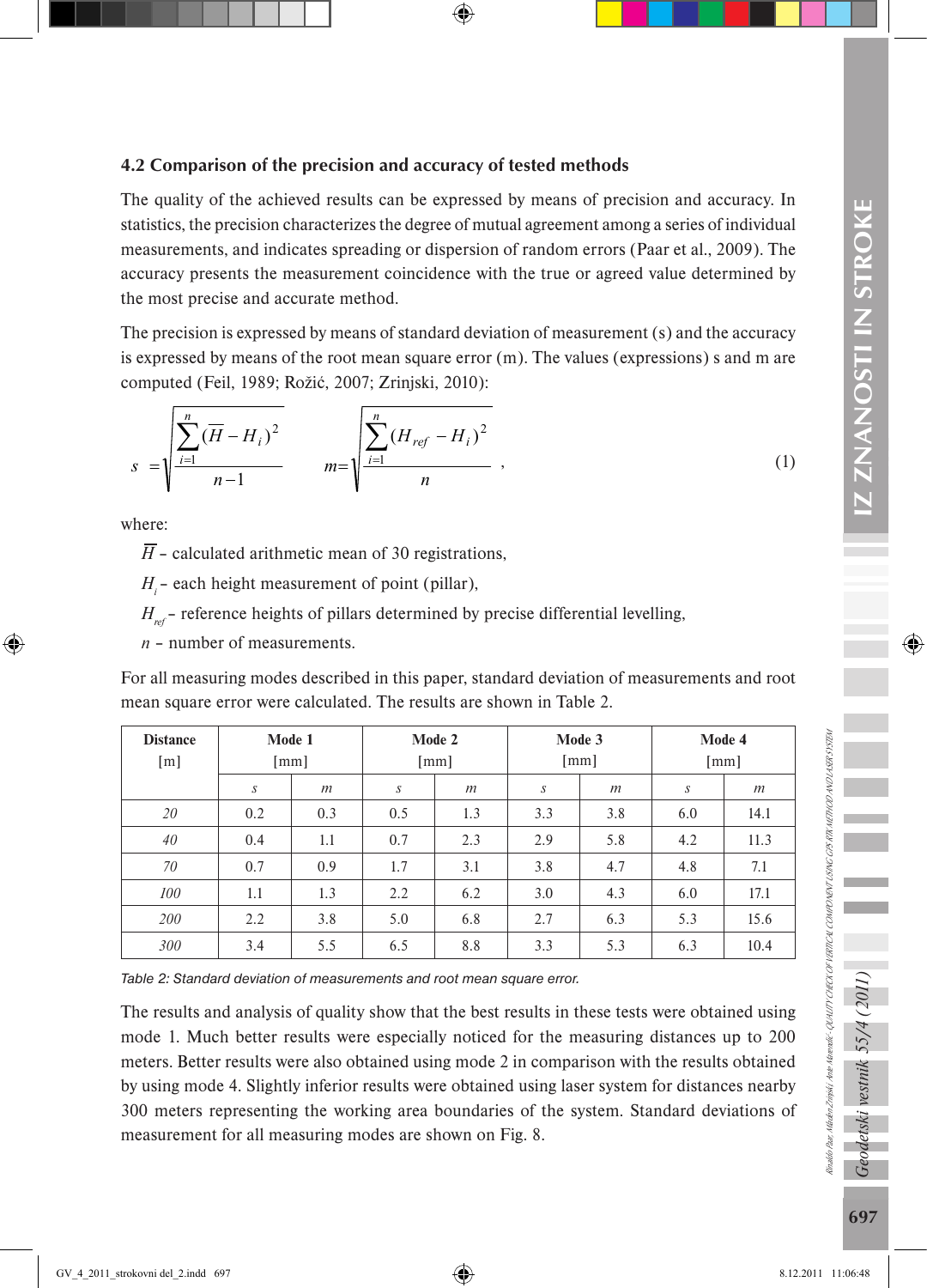

*Fig. 8: The precision of measurements (standard deviations).*

Root mean square error for all measuring modes is shown on Fig. 9. From Fig. 9 it can also be seen that the most accurate method is mode 1. Slightly inferior methods are mode 3 and mode 2, while the worst results were obtained using mode 4.



*Fig. 9: The accuracy of the measurements (root mean square error).*

The next step in the analysis was the testing of the homogeneity of variances. Cochran's test was used to test the significant differences between variances. Test statistics in Cochran's test is the ratio of maximal variance ( $s_{\text{max}}^2$ ) to the sum of all group variances (Klak, 1982; Novaković, 2006):

$$
C = \frac{s_{\text{max}}^2}{\sum s_i^2} \tag{2}
$$

Rinaldo Paar, Mladen Zrinjski, Ante Marendić - QUALITY CHECK OF VERTICAL COMPONENT USING GPS RTK METHOD AND LASER SYSTEM

Geodetski vestnik 55/4 (2011)<br><sub>Rudb Par</sub> na<sub>c</sub>harist nucharak quanteresco

emik': QUALITY CHECK OF VERTICAL COMPONENT USING CPS RTX METHOD AND LASER SYSTEM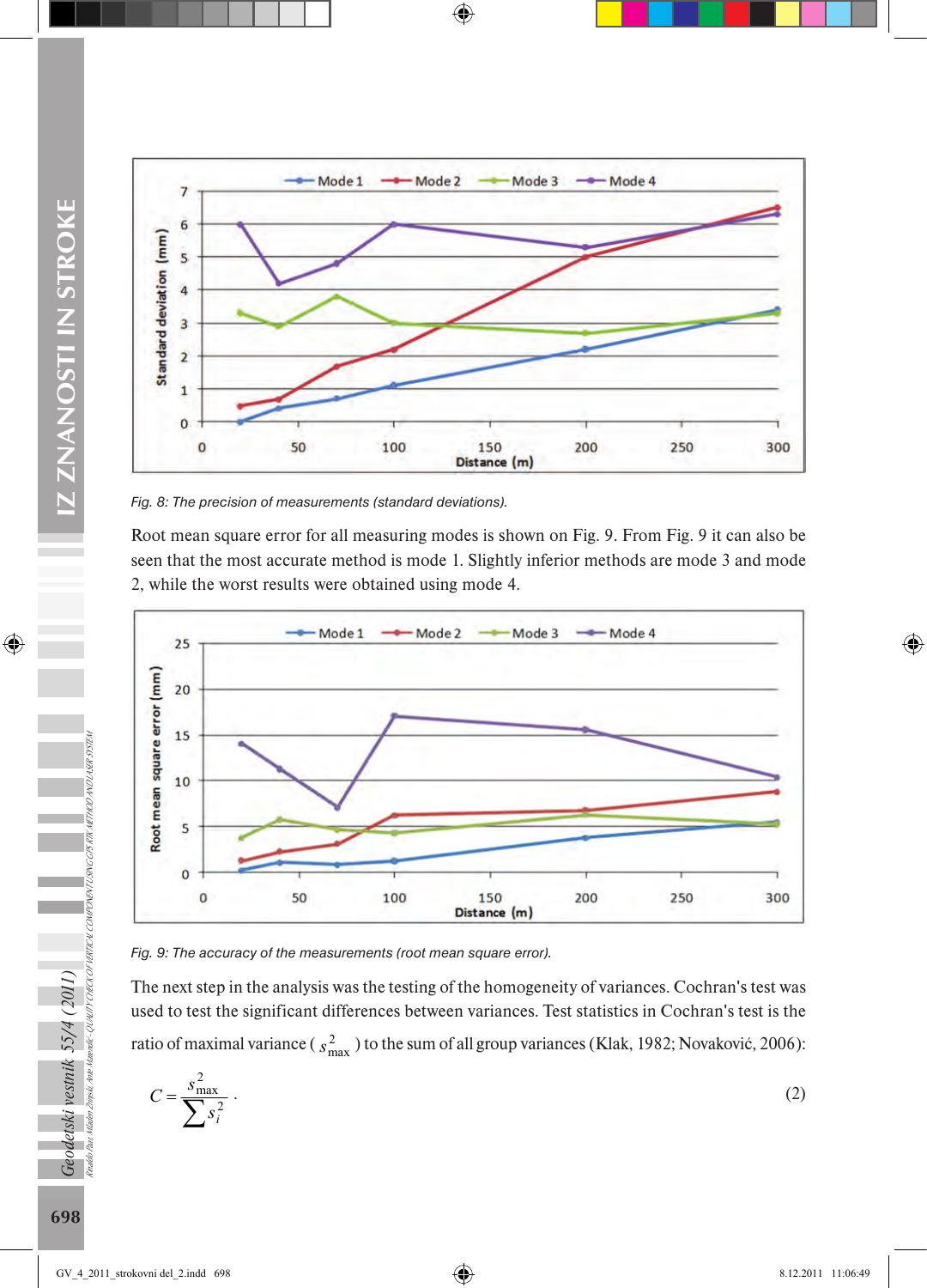Calculated test values are then compared to critical value C*max* from the tables (Klak, 1982) of the sampling distribution. Table 3 shows the achieved results.

| <b>Distance</b> | Cochran's test |                        |  |  |
|-----------------|----------------|------------------------|--|--|
| [m]             | C              | $C_{max}(\alpha=0.05)$ |  |  |
| 20              | 0.76           | 0.39                   |  |  |
| 40              | 0.66           | 0.39                   |  |  |
| 70              | 0.56           | 0.39                   |  |  |
| 100             | 0.71           | 0.39                   |  |  |
| 200             | 0.43           | 0.39                   |  |  |
| 300             | 0.40           | 0.39                   |  |  |

*Table 3: Cochran's test results.*

Since the computed ratio for all measuring modes at all measuring distances is greater than the critical value, it can be assumed that the measuring modes do not have equal variances.

# 5 CONCLUSION

The aim of this paper was to define the acceptability of the GPS RTK method and laser system for different engineering geodetic tasks. The testing of the vertical accuracy of GPS RTK method and laser system was done at the calibration baseline of the Faculty of Geodesy in Zagreb. The heights of the baseline pillars were determined by four different measuring modes.

The analysis of the achieved results shows that the best coincidence with the reference heights was achieved using mode 1. The largest difference from the reference heights was achieved using mode 4. The heights determined using mode 3 and mode 2 have nearly the same level of coincidence with the reference heights. The results of statistic testing showed that all systems do not have the same level of precision. The achieved results show that the combination of GPS RTK method with laser system results in the increased quality (precision and accuracy) of vertical component.

Every day more and more users are using the established CROPOS of network reference stations in their everyday tasks. For the projects in which the declared height accuracy of CROPOS system (URL 4) is not satisfactory, laser technology presents the right solution for achieving much better results concerning vertical measurement quality.

The disadvantages of laser systems refer to the fact that the mobile GPS RTK device with PZS-1 sensor must be very precisely directed to PZL-1 transmitter so that a laser beam can be detected, and in the visual visibility between them. Those facts can be mentioned as the only disadvantage of the system. It is obvious that beam detection window  $\pm 10^{\circ}$  to  $\pm 10^{\circ}$  is too small. It is possible that the 360° sensor would be the right solution for the problem concerning laser beam detection, but the problem concerning visibility between laser transmitter and sensor can't be resolved.

Geodetski vestnik 55/4 (2011)

Rinaldo Paar, Mladen Zrinjski, Ante Marendić - QUALITY CHECK OF VERTICAL COMPONENT USING GPS RTK METHOD AND LASER SYSTEM

Rinado Paas Manden Zinijski, Ante Manendić-QUALITY CHECK OF VERTICAL COMPONENT USING GPS RTK METHOD AND LASER 9197EM